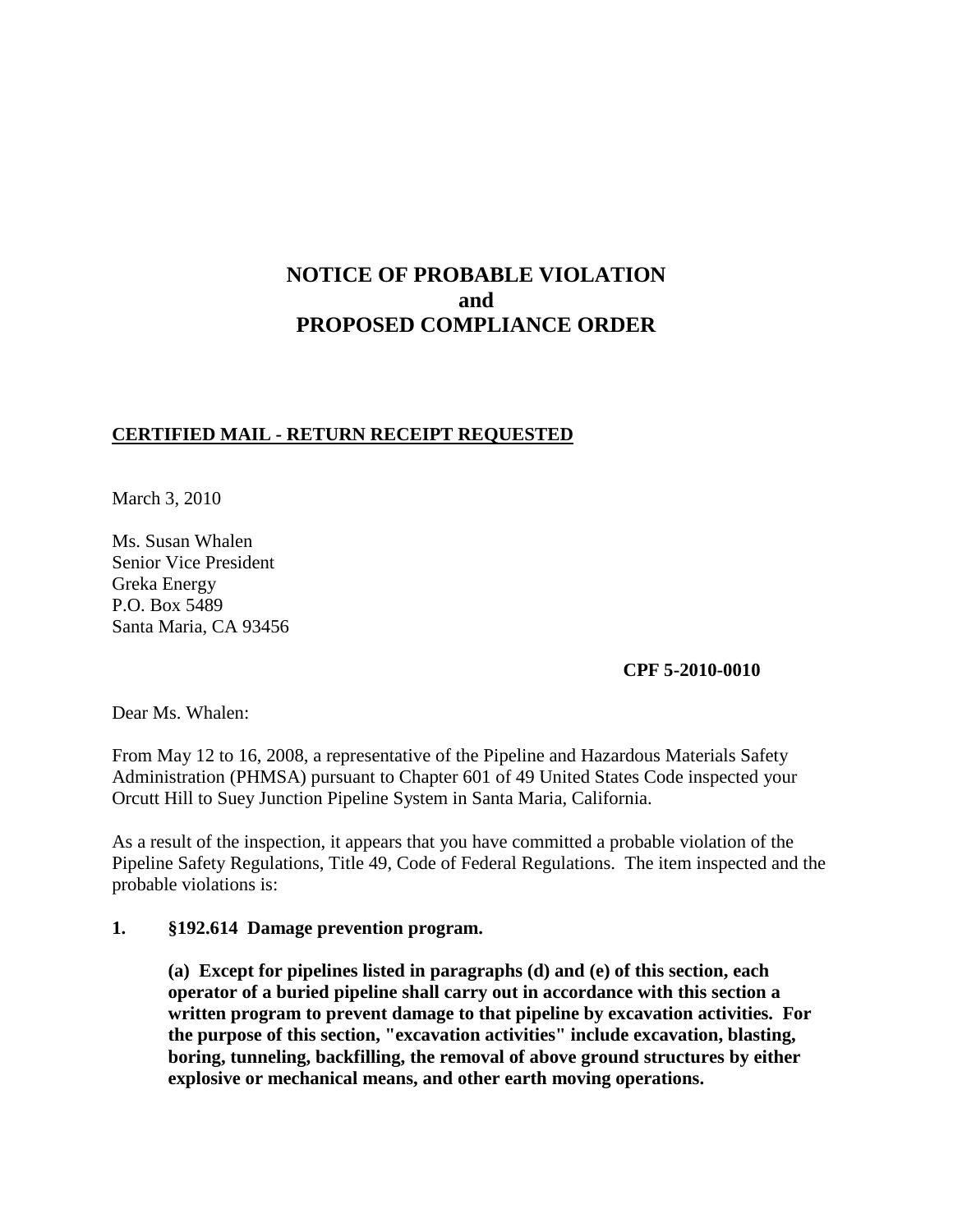At the time of inspection, Greka Energy had not established a Damage Prevention Program as required by **§**192.416 (b) and (c), unless you meet one of the exceptions of paragraphs **§**192.614 (d) or (e). It does not appear that the Orcutt Hill to Suey Junction pipeline meets one of those exceptions. A written Damage Prevention Program and implementation of that Program is required for your pipeline.

#### Proposed Compliance Order

With respect to item number 1, pursuant to 49 United States Code § 60118, the Pipeline and Hazardous Materials Safety Administration proposes to issue a Compliance Order to Greka Energy Company. Please refer to the *Proposed Compliance Order*, which is enclosed and made a part of this Notice.

#### Response to this Notice

Enclosed as part of this Notice is a document entitled *Response Options for Pipeline Operators in Compliance Proceedings*. Please refer to this document and note the response options. Be advised that all material you submit in response to this enforcement action is subject to being made publicly available. If you believe that any portion of your responsive material qualifies for confidential treatment under 5 U.S.C. 552(b), along with the complete original document you must provide a second copy of the document with the portions you believe qualify for confidential treatment redacted and an explanation of why you believe the redacted information qualifies for confidential treatment under 5 U.S.C. 552(b). If you do not respond within 30 days of receipt of this Notice, this constitutes a waiver of your right to contest the allegations in this Notice and authorizes the Associate Administrator for Pipeline Safety to find facts as alleged in this Notice without further notice to you and to issue a Final Order.

In your correspondence on this matter, please refer to **CPF 5-2010-0010** and for each document you submit, please provide a copy in electronic format whenever possible.

Sincerely,

Chris Hoidal Director, Western Region Pipeline and Hazardous Materials Safety Administration

Enclosures: *Proposed Compliance Order Response Options for Pipeline Operators in Compliance Proceedings*

cc: PHP-60 Compliance Registry PHP-500 J. Kenerson (#120964)